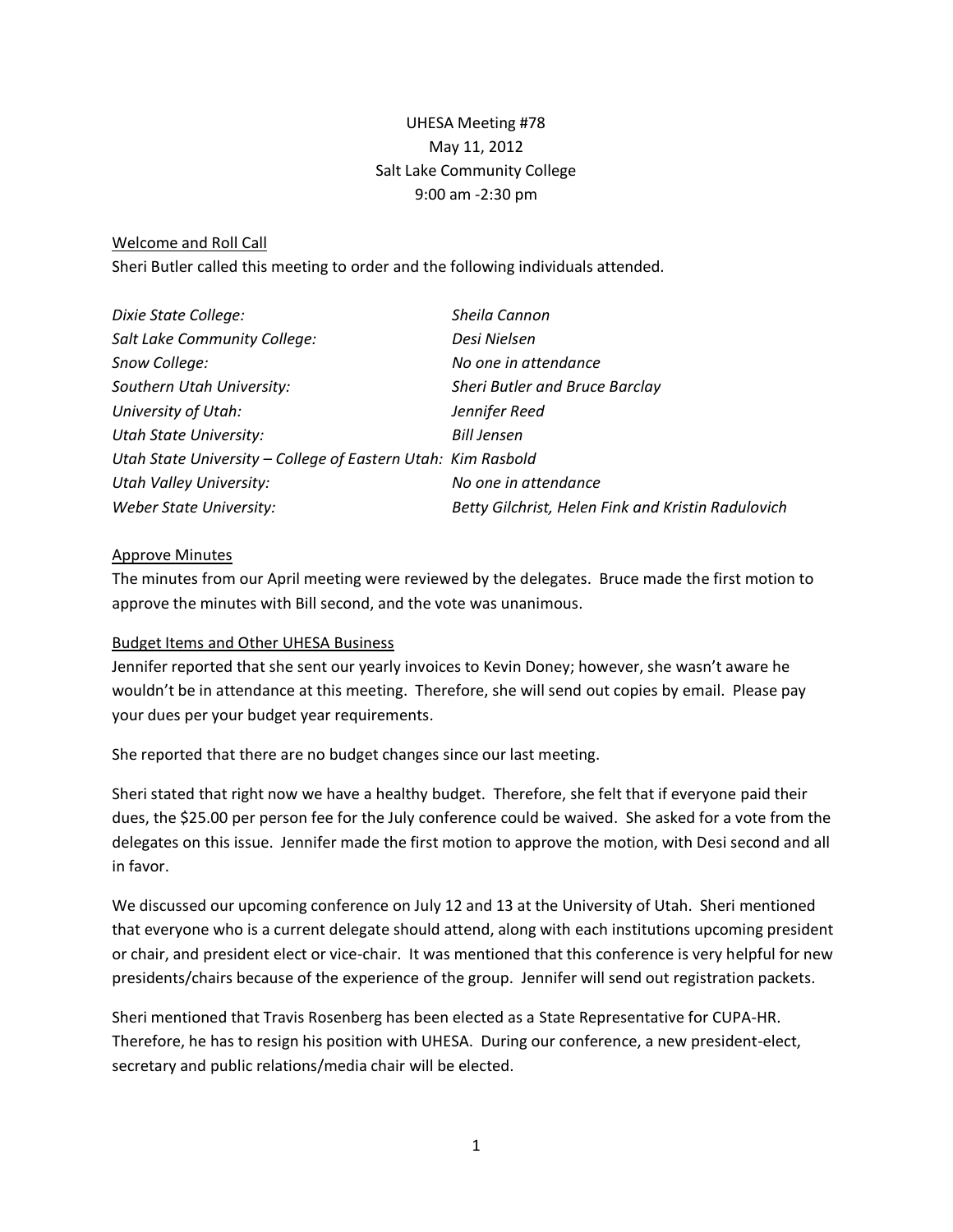She reminded us that UHESA funds can pay for delegates who can't afford the costs of attending our meetings. Please contact Jennifer for information.

## Guest Speaker

Deneece Huftalin, the Vice President of Student Services at Salt Lake Community College (SLCC), was our guest speaker. Those in attendance introduced themselves.

She talked about their mission, which is to be a two year community college that has open access and is affordable for students. They have no plans to become a baccalaureate degree institution.

She shared some interesting facts about SLCC. They have 13 campuses, with an additional one that is an online school. There are three main campuses and the others are specialized. Administration is central to the Taylorsville Campus and they oversee the other campuses. On the other campuses, they have directors who oversee day-to-day operations, with academic deans who run their programs.

They have just purchased 90 acres in Herriman to build another campus, which will open within five years. Their business, industry and energy programs will be located there.

They currently have three buildings under construction, one of which is located on the Taylorsville campus.

Faculty members teaching general education courses move from campus to campus. Specialized faculty members teach on their degree specific campuses.

She reported that they are currently hosting the Men's Region 18 Baseball and Women's Basketball Tournaments on their campus. They have a wonderful athletic program at SLCC, offering volleyball, basketball (men's and women's), baseball, and softball.

They are a commuter campus with no resident housing. There are approximately 30,000 credit bearing students attending classes on the Taylorsville campus. There are a total of 62,000 credit bearing students on all of their campuses. Part of their FTE includes 18 online students; however, very few of their students take all online classes.

Regarding statistics from graduation, she reported that their oldest graduate was 65 years old, the youngest was 18, they graduated 187 veterans, 55% of the graduates were women, and 45% were men.

Each year, they complete a Climate Survey (NILIE) with their employees. When surveyed, their employees mention that they feel connected to the mission of the college. She stated that they have a low turnover of employees because their staff enjoys working there, which can be both good and bad. Using this survey was suggested for all institutions. Desi mentioned that they use the results of this survey in many discussions.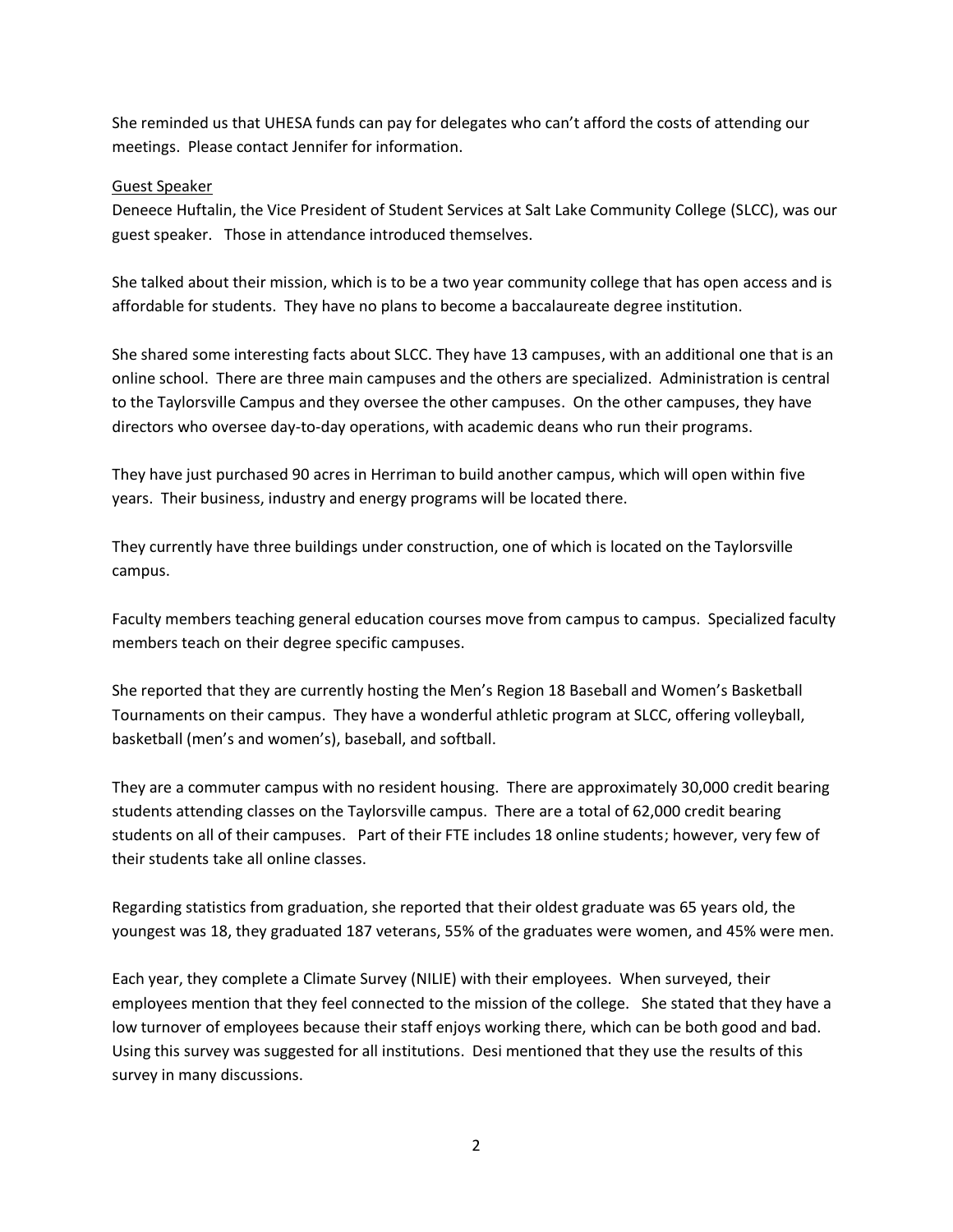Denise provided a handout regarding student services, their purpose and values. She mentioned that students feel important there even though it is a large campus.

Everyone thanked her for coming, her remarks were very informative.

## UPEA Representative

Todd Sutton attended this meeting to present information about the Utah Public Employees Association (UPEA). He mentioned that their organization gets involved with legislative issues. They are a nonpartisan, non-profit organization and they lobby for staff throughout the state, with 8,000 members statewide.

He explained that staff members in higher education are funded from the general fund, with some exceptions, such as at the University of Utah. Professors are funded from student tuition. Staff are considered to be civil servants, they are not at will employees; therefore, UPEA protects them from undo political influence.

Each institution has its own personnel policies. Therefore, in order to help staff, UPEA needs to know what those are before they can work with staff to resolve issues. They are not allowed to strike on bylaws.

Todd mentioned that salary is the most important priority to employees, then health care, and then retirement. COLA is considered to be a pay increase; however, UPEA would rather see merit increases. In order for merit increases to be fair, an evaluation schedule must be in place and favoritism can't play a role in it. Some of the delegates felt that favoritism could be part of the problem. Todd stated that merit pay doesn't go to administration; that is why we have COLA every year. He mentioned that funding or increases are based on five categories: 1) merit, 2) longevity, 3) COLA, 4) general salary, and 5) discretionary. The institutions can do what they want with discretionary funds. Health care is different at each institution.

He briefly mentioned their Star Plan – Health Savings Account (H.S.A). He stated that if employees have a high deductible health plan, they probably have a Star Plan. He stressed that even though their employer has this plan, it doesn't mean that they are saving money, nor are the employees, because there is a premium attached. He explained that with this plan, money gets deposited into the employee's account, which is tax free. When/if the employee leaves their employer, that money is theirs to keep. However, there is a tax penalty if all of the money is taken out prematurely. Todd mentioned that he has an H.S.A. card that he swipes when paying medical expenses, which is very convenient. There are no co-pays and the insurance company pays 80%-20%, with out of pocket expenses maxed out at \$5000.00, at which time the plan covers expenses at 100%. He mentioned that this plan is good for families.

He mentioned the 1% COLA increase that we are receiving this next year. UPEA worked hard to get this for us.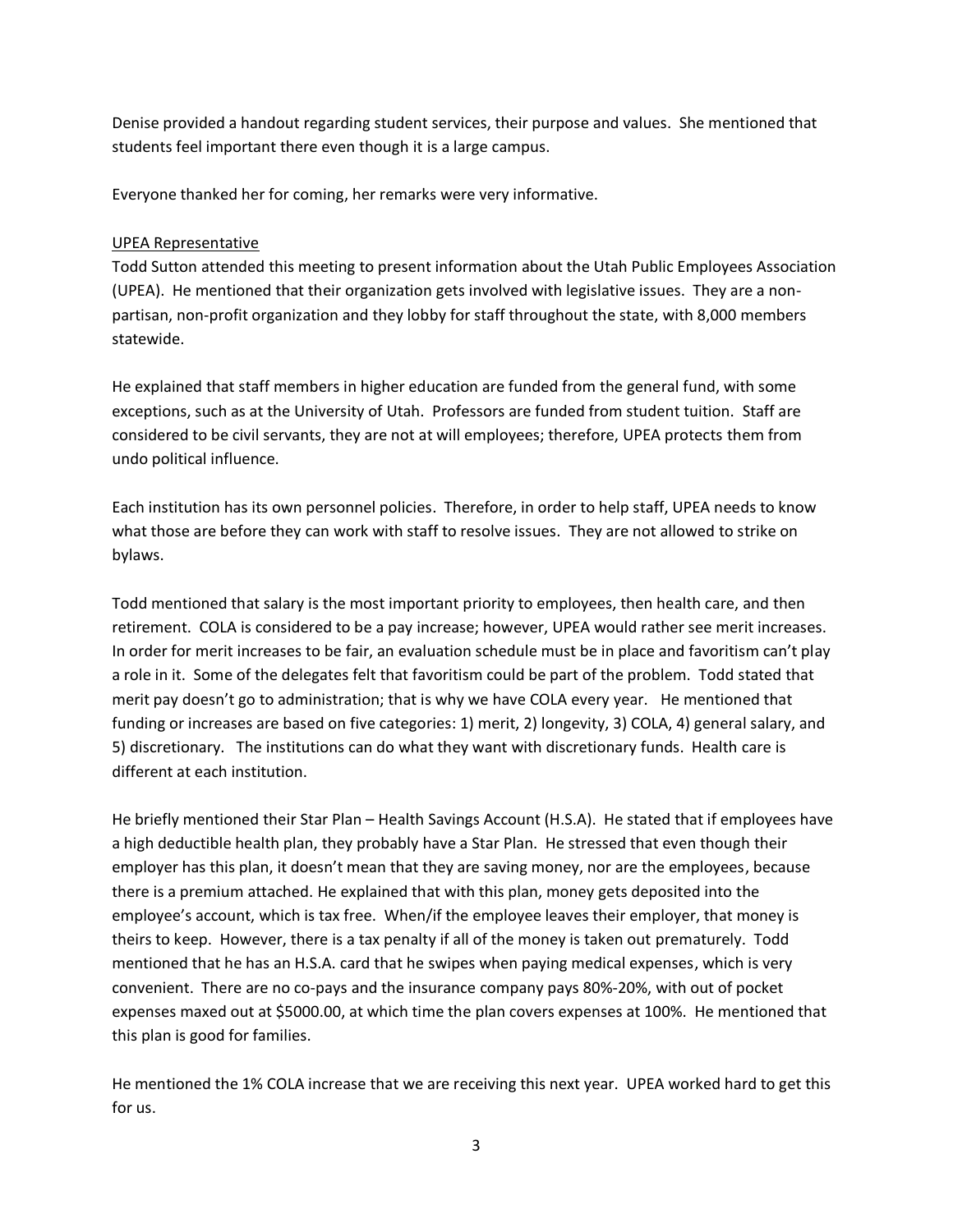He mentioned that the Board of Regents has been given power that even the Governor can't overrule.

If our institutions have a lobbyist, they are lobbying for the institution and not for the individuals. UPEA does that for us.

Todd referred to their UPEA Public Employee Communicator, which was a small newspaper with information relating to the 2012 Legislative Session. He gave an example of two bills that were stopped on behalf of state employees. One bill was HB 83 - Reimbursement of Legal Fees and Costs to Officers and Employees Act Amendment. "This bill would have prevented an officer or employee from recovering attorney fees and court costs on an indictment or information if, in a court or in an administrative hearing to terminate the officer or employee, the public entity of the officer or employee proves that the officer or employee engaged in the misconduct that formed the basis on the indictment or information." The sponsor withdrew this bill. The other bill was HB 196 – Abusive Workplace Policies Act. "UPEA worked with Representative Stephen Sandstrom on this bill, which requires state agencies to create a policy on abusive workplace environments and provide managerial training. The bill defined abusive conduct as, 'conduct that a reasonable person would find hostile on the basis of the severity, nature, and frequency of the conduct'." This bill will be looked at further to better define it.

Public employees can join this organization; however, they will pay \$6.92 each pay period to become members. Todd mentioned that he would send contact information to Bill and if we wish, our local representatives can come and visit with us about joining. We won't know what they can do for us until we meet with them. To review information about our rights, or if we want to join their organization, please visit their web site at [www.upea.net.](http://www.upea.net/)

We thanked him for providing such informative information.

# Group Activity

Desi led a group activity, which included brief campus reports. The following information was discussed regarding staff associations on campuses.

- The topic of split or joint staff associations was addressed. Some institutions that were split have joined as one and they felt that there is more unity now. They also felt that they have more of a voice on campus.
- Having socials or events is a way to unify staff; however, this can be a problem with split associations.
- Someone mentioned that if our associations are working well, they should be left alone. If not, then restructuring may be required. Our main philosophy should be to get people to believe in our philosophy and to get involved. Make it positive no matter the circumstance.
- Staffing association boards was discussed. When there are two associations on campus, it can be difficult to fill vacant positions on boards. Sometimes it becomes difficult to get people involved.